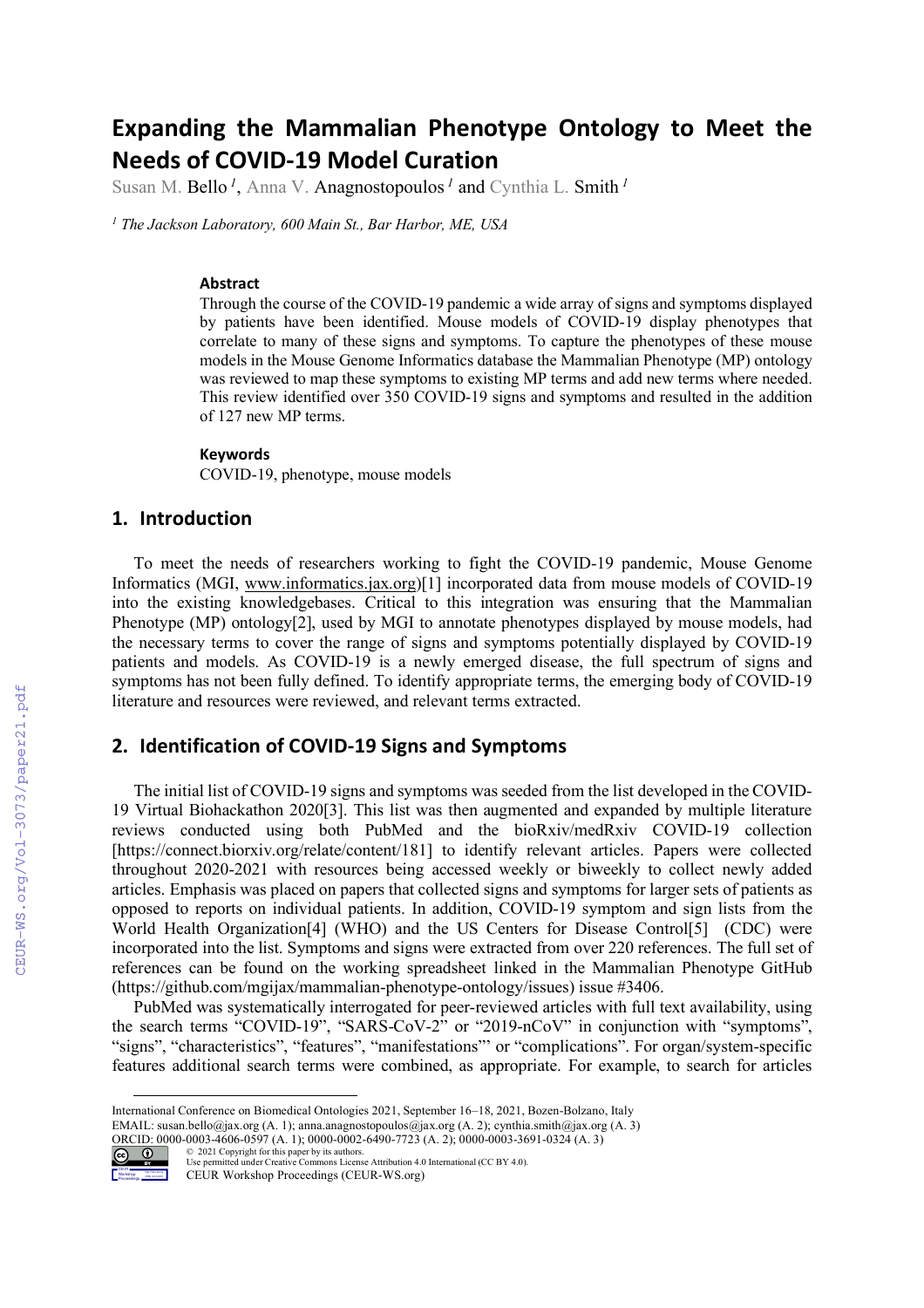reporting on the ocular manifestations of COVID-19, search terms included "ophthalmological", "ocular", "eye" or "vision".

The bioRxiv/medRxiv COVID-19 collection was manually reviewed to identify non-peer-reviewed preprints. Papers mentioning in the title specific symptoms or systemic effects of COVID-19 in patients were selected for further review. As the pandemic progressed, focus shifted to collecting in depth characterizations of symptoms and reports of symptoms in anatomical systems without existing symptom reports. In addition, with the identification of long COVID[6] and multisystem inflammatory syndrome in children (MIS-C)[7] signs and symptoms for these conditions were incorporated into the extracted signs and symptoms list.

#### **2.1. Mapping of COVID-19 Signs and Symptoms to the MP**

Each COVID-19, long COVID, and/or MIS-C sign or symptom was listed on a Google spreadsheet. The MP and Human Phenotype ontology (HPO)[8] were then searched for a matching term and any identified term in the ontology was added to the spreadsheet. If no match was identified in the ontology, then the symptom was reviewed to determine if it was within the scope of the ontology. For missing terms determined to be within scope of an ontology GitHub issues were created on the relevant repository to request that new terms be added to the ontology. In the MP GitHub issue tracker tickets relevant to COVID-19 have a "COVID-19" tag attached to facilitate tracking of relevant requests.

How closely an ontology term matched a given sign or symptom was indicated using Simple Knowledge Organization System (SKOS) terms[9]. Ontology terms that have the same meaning as a sign or symptom are marked as exact matches. Ontology terms that cover a wider range of phenotypes than the sign or symptom are marked as broad matches. For example, while *Fever* (HP:0001945), defined in the HPO as "Elevated body temperature due to failed thermoregulation.", is covered by *increased body temperature* (MP:0005533) there are other causes of increased body temperature besides loss of thermoregulation that may also be encompassed under the MP term. Of the 204 MP terms mapped to COVID-19 signs or symptoms where the SKOS mapping relation has been assigned, there are 162 exact, 16 broad, 8 close, 15 related, and 3 narrow mappings. SKOS mappings were not recorded from the start of the project so there remain 87 MP terms where an SKOS term is unassigned.

Table 1 lists an excerpt from the full set of symptoms. The full list of terms can be accessed online upon request. The MP GitHub issue #3406 has an Excel spreadsheet with the mappings of MP terms as of June 7, 2021. In the online list terms are grouped by affected system and the common and disease severity classifications provided by the CDC or WHO are marked. Throughout the project the full set of spreadsheets were shared with the HPO team to facilitate coordination of term mapping and additions. Terms present in both ontologies are being mapped to each other and the resulting mappings will be deposited in the Mouse-Human Ontology Mapping Initiative repository (https://github.com/mapping-commons/mh\_mapping\_initiative).

#### **2.2. Addition of New Terms to the MP**

COVID-19 and related syndrome signs and symptoms that did not match an existing MP term were evaluated for addition to the MP ontology. The most common type of term addition related to signs associated with standard blood work for patients. For example, *elevated blood C-X-C motif chemokine ligand 10 level* was reported in COVID-19 patients (see Table 1). This term was added to the MP ontology as *increased circulating CXCL10 level* (MP:0031220) following the standard pattern for abnormalities of circulating protein level terms in the MP ontology. In addition, terms for *abnormal* and *decreased circulating CXCL10 level* (MP:0031218 and MP:0031219) were added. While these terms do not directly match the COVID-19 sign they allow for annotation of mouse models where genetic or environmental interventions alter the phenotypes exhibited by the mouse model. This new term was then used to annotate the B6.Cg-Tg(K18-ACE2)2Prlmn/J (MGI:6389236) model of COVID-19 based on phenotypes described by Yinda CK et al[10].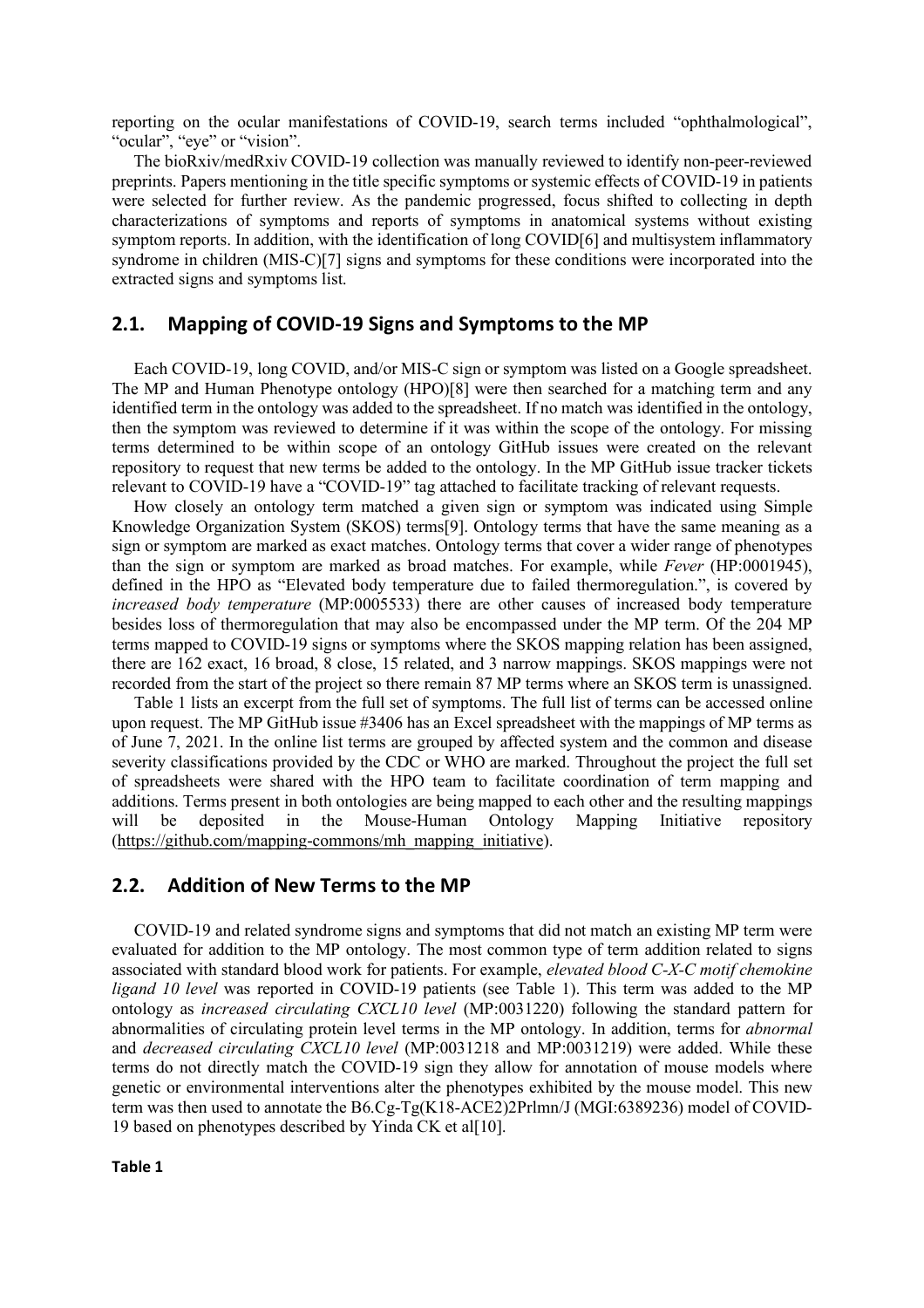| Reported              | MP term (ID) | <b>SKOS Match</b> | HPO term (ID)      | SKOS match | Reference      |
|-----------------------|--------------|-------------------|--------------------|------------|----------------|
| symptom               |              |                   |                    |            |                |
| Dyspnea               | respiratory  | exact             | Respiratory        | exact      | PMID:32586739  |
|                       | distress     |                   | distress           |            |                |
|                       | (MP:0001954) |                   | (HP:0002098)       |            |                |
| Anosmia               | anosmia      | exact             | Anosmia            | exact      | PMID:32464367, |
|                       | (MP:0004512) |                   | (HP:0000458)       |            | PMID:32383370  |
| Fever                 | increased    | broad             | Fever              | exact      | PMID:32574165  |
|                       | body         |                   | (HP:0001945)       |            |                |
|                       | temperature  |                   |                    |            |                |
|                       | (MP:0005533) |                   |                    |            |                |
| Interstitial          | interstitial | exact             | Interstitial       | exact      | PMID:32526193  |
| pneumonia             | pneumonia    |                   | pneumonitis        |            |                |
|                       | (MP:0001862) |                   | (HP:0006515)       |            |                |
| Hemiparesis           | Hemiparesis  | exact             | <b>Hemiparesis</b> | exact      | PMID:32354768, |
|                       | (MP:0031201) |                   | (HP:0001269)       |            | PMID:32436105  |
| Cephalgia             | No term      |                   | Headache           | exact      | PMID:32464367, |
| (headache)            |              |                   | (HP:0002315)       |            | PMID:32574165  |
| <b>Elevated blood</b> | increased    | exact             | No term            |            | PMID:32360286, |
| C-X-C motif           | circulating  |                   |                    |            | PMID:31986264  |
| chemokine             | CXCL10 level |                   |                    |            |                |
| ligand 10 level       | (MP:0031220) |                   |                    |            |                |

Example of mapping of reported COVID-19 symptoms to MP and HPO terms

# **3. Conclusion**

A total of 127 new COVID-19 sign and symptom related MP terms have been added as of May 19, 2021. These terms have been used in over 400 genotypes involving 360 mouse markers (data pulled from MouseMine.org[11] on June 8, 2021 using the list of new COVID-19 related MP identifiers). These terms were used to identify COVID-19 models and were also used in annotation of discrete mouse models allowing for integration of COVID-19 data with the full corpus of MGI phenotype data. The ability to find mutations that alter the expression of COVID-19 phenotypes independent of infection can then be used to identify potential targets for new treatment strategies.

MGI biocurators continue to expand and refine the MP to reflect the evolving understanding of the COVID-19 clinical spectrum and ensure robust annotation and retrieval of COVID-19 relevant model phenotypes and genes.

#### **4. Acknowledgements**

This work was funded by program project grant HG000330 from the National Human Genome Research Institute (NHGRI) of the National Institutes of Health (NIH). We would like to thank the Human Phenotype Ontology team, in particular Nicole Vasilevsky, for help and feedback during this project.

## **5. References**

- [1] J. A. Blake et al., Mouse Genome Database (MGD): Knowledgebase for mouse–human comparative biology, Nucleic Acids Res., vol. 49, no. D1, pp. D981–D987, Jan. 2021.
- [2] C. L. Smith and J. T. Eppig, The Mammalian Phenotype Ontology as a unifying standard for experimental and high-throughput phenotyping data, Mamm. Genome, vol. 23, no. 9–10, pp. 653–